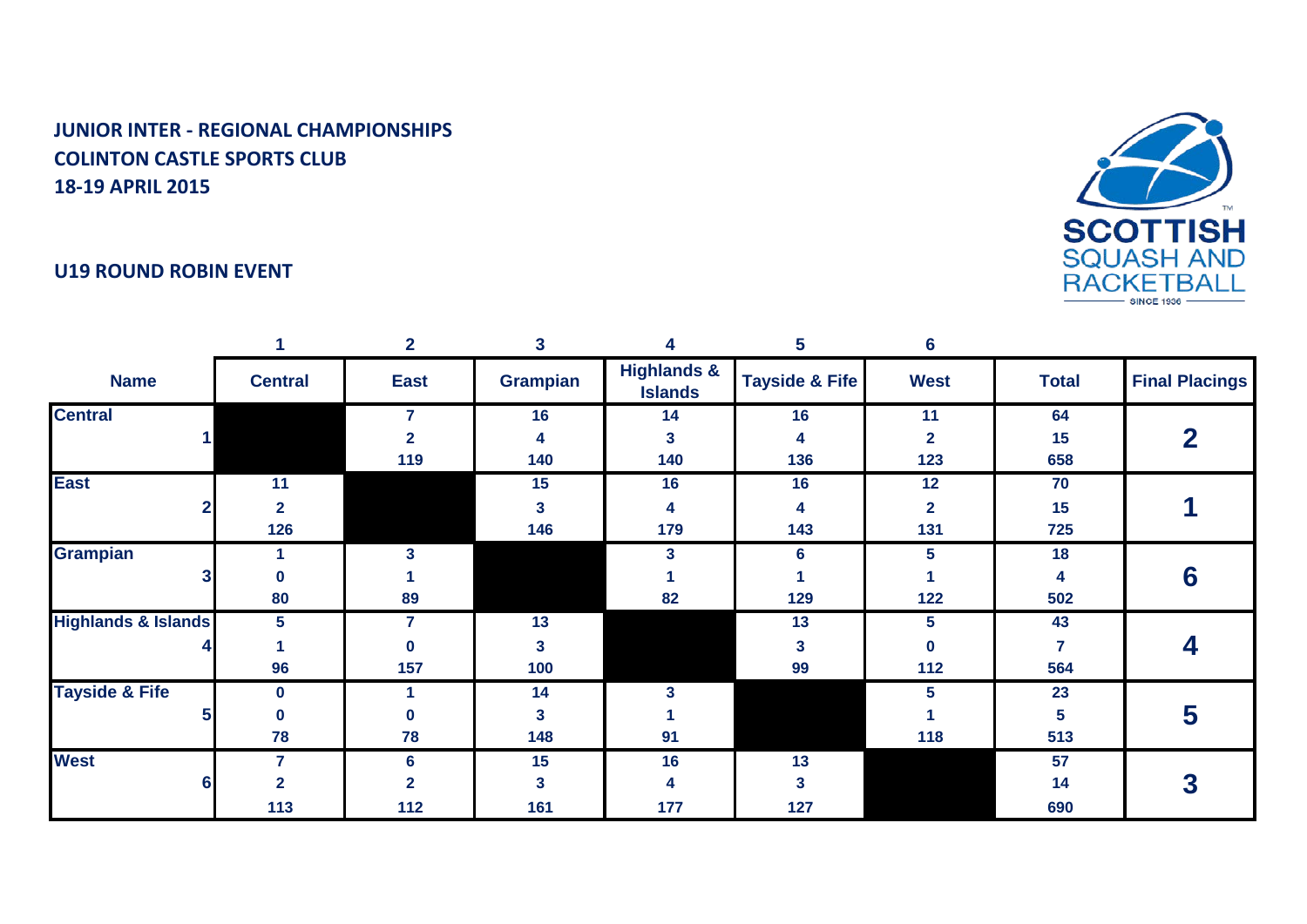

### **U17 ROUND ROBIN EVENT**

|                                |                | $\mathbf 2$    |                                          | 6              |              |                       |
|--------------------------------|----------------|----------------|------------------------------------------|----------------|--------------|-----------------------|
| <b>Name</b>                    | <b>Central</b> | <b>East</b>    | <b>Highlands &amp;</b><br><b>Islands</b> | <b>West</b>    | <b>Total</b> | <b>Final Placings</b> |
| <b>Central</b>                 |                | 12             | 14                                       | 14             | 40           |                       |
|                                |                | $\mathbf{2}$   | 3                                        | 3              | 8            |                       |
|                                |                | 126            | 139                                      | 146            | 411          |                       |
| <b>East</b>                    | 6              |                | 13                                       | 12             | 31           |                       |
|                                | $\overline{2}$ |                | $\overline{\mathbf{3}}$                  | $\overline{2}$ |              | 2                     |
|                                | 128            |                | 128                                      | 119            | 375          |                       |
| <b>Highlands &amp; Islands</b> | 4              | 3              |                                          | 6              | 13           |                       |
| 4                              |                |                |                                          | $\mathbf{2}$   | 4            |                       |
|                                | 113            | 92             |                                          | 108            | 313          |                       |
| <b>West</b>                    | 6              | 6              | 11                                       |                | 23           |                       |
| 6                              |                | $\overline{2}$ | $\mathbf{2}$                             |                | 5            | 3                     |
|                                | 143            | 111            | 122                                      |                | 376          |                       |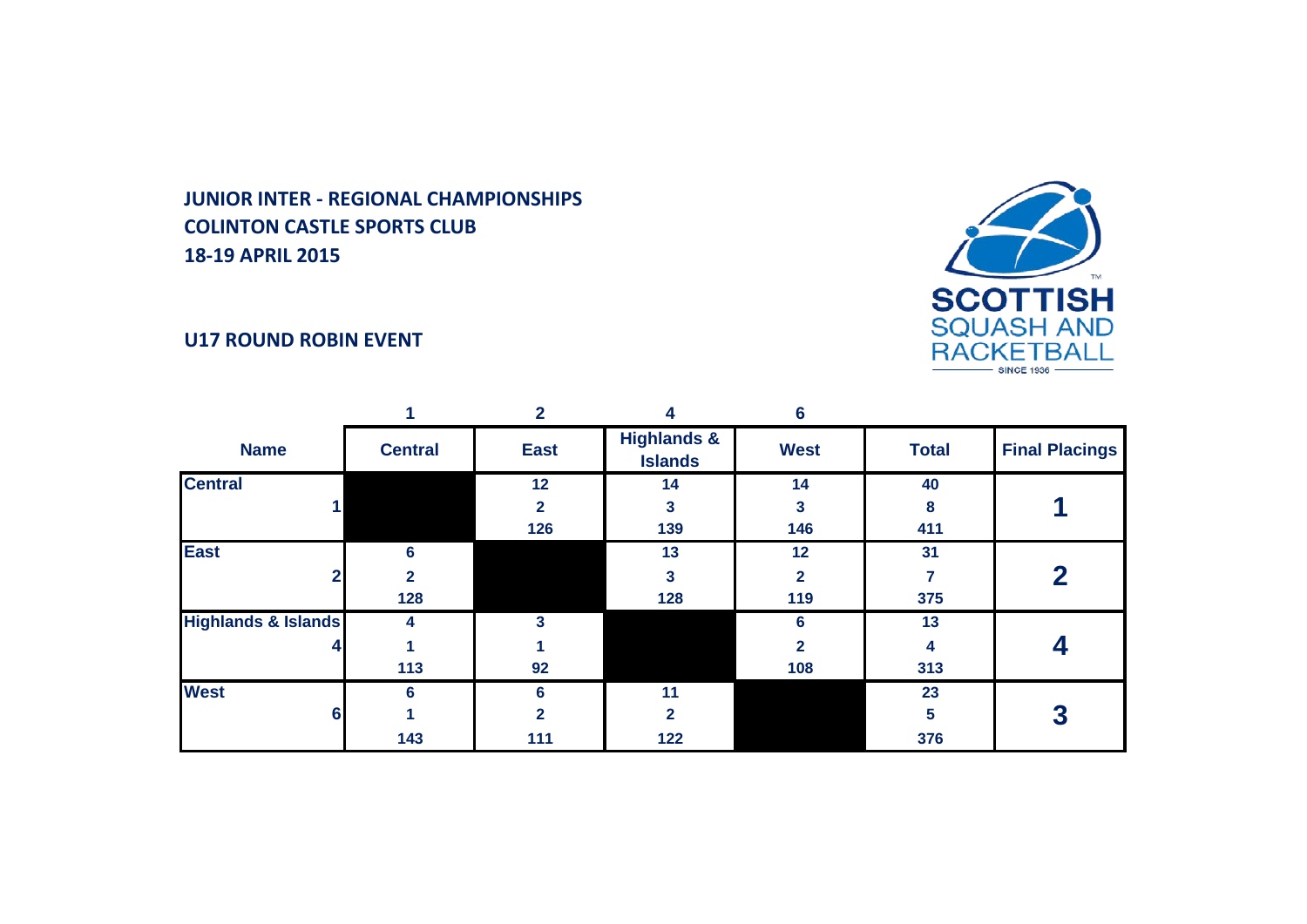#### **U15 ROUND ROBIN EVENT**



|                                |                | 2            | 3               | 4                                        | 6                       |              |                       |
|--------------------------------|----------------|--------------|-----------------|------------------------------------------|-------------------------|--------------|-----------------------|
| <b>Name</b>                    | <b>Central</b> | <b>East</b>  | <b>Grampian</b> | <b>Highlands &amp;</b><br><b>Islands</b> | <b>West</b>             | <b>Total</b> | <b>Final Placings</b> |
| <b>Central</b>                 |                | $\bf{0}$     | 16              | 3                                        |                         | 20           |                       |
|                                |                | 0            | 4               |                                          | 0                       | 5            |                       |
|                                |                | 65           | 143             | 81                                       | 72                      | 361          |                       |
| <b>East</b>                    | 16             |              | 16              | 13                                       | 7                       | 52           |                       |
|                                | 4              |              | 4               | 3                                        | 2                       | 13           |                       |
|                                | 135            |              | 132             | 112                                      | 150                     | 529          |                       |
| <b>Grampian</b>                |                | $\Omega$     |                 | $\bf{0}$                                 | 0                       |              |                       |
|                                | 0              | n            |                 | 0                                        | $\bf{0}$                | U            | 5                     |
|                                | 66             | 27           |                 | 30                                       | 32                      | 155          |                       |
| <b>Highlands &amp; Islands</b> | 13             | 3            | 13              |                                          | 12                      | 41           |                       |
|                                | 3              |              | 3               |                                          | $\overline{\mathbf{2}}$ | 9            | 3                     |
|                                | 100            | 59           | 99              |                                          | 122                     | 380          |                       |
| <b>West</b>                    | 16             | 13           | 16              |                                          |                         | 52           |                       |
| 6                              | 4              | $\mathbf{2}$ | 4               | 2                                        |                         | 12           | 2                     |
|                                | 136            | 163          | 132             | 131                                      |                         | 562          |                       |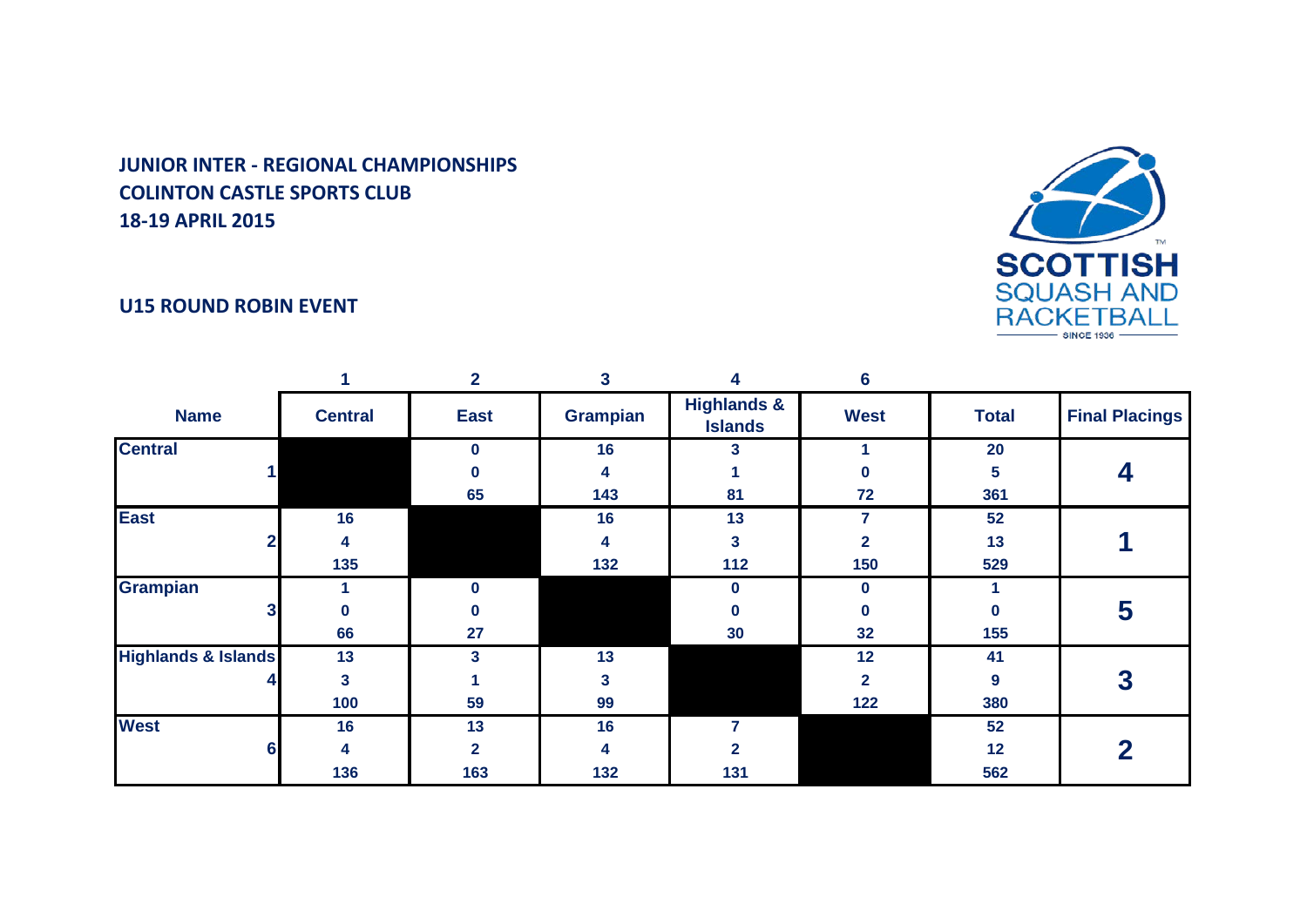#### **U13 ROUND ROBIN EVENT**



|                                |                | $\mathbf{2}$ |                                          | 5.                        | 6            |              |                       |
|--------------------------------|----------------|--------------|------------------------------------------|---------------------------|--------------|--------------|-----------------------|
| <b>Name</b>                    | <b>Central</b> | <b>East</b>  | <b>Highlands &amp;</b><br><b>Islands</b> | <b>Tayside &amp; Fife</b> | <b>West</b>  | <b>TotaL</b> | <b>Final Placings</b> |
| <b>Central</b>                 |                | 16           | 16                                       | 16                        | 7            | 55           |                       |
|                                |                | 4            | 4                                        | 4                         |              | 13           | 2                     |
|                                |                | 163          | 133                                      | 132                       | 127          | 555          |                       |
| <b>East</b>                    | 4              |              | 14                                       | 16                        | 6            | 40           |                       |
|                                | Ω              |              | $\overline{2}$                           | 4                         | $\mathbf{2}$ | 8            |                       |
|                                | 110            |              | 138                                      | 132                       | 116          | 496          |                       |
| <b>Highlands &amp; Islands</b> | $\bf{0}$       | 6            |                                          | 13                        | 3            | 22           |                       |
|                                | Ω              |              |                                          | 3                         | 0            | 5            |                       |
|                                | 54             | 125          |                                          | 129                       | 84           | 392          |                       |
| <b>Tayside &amp; Fife</b>      | $\bf{0}$       |              | 5.                                       |                           | 0            | 5.           |                       |
|                                | 0              |              |                                          |                           | 0            |              | 5                     |
|                                | 35             | 51           | 97                                       |                           | 29           | 212          |                       |
| <b>West</b>                    | 13             | 13           | 16                                       | 16                        |              | 58           |                       |
| 6                              | 3              | 2            | 4                                        | 4                         |              | 13           |                       |
|                                | 146            | 142          | 149                                      | 132                       |              | 569          |                       |